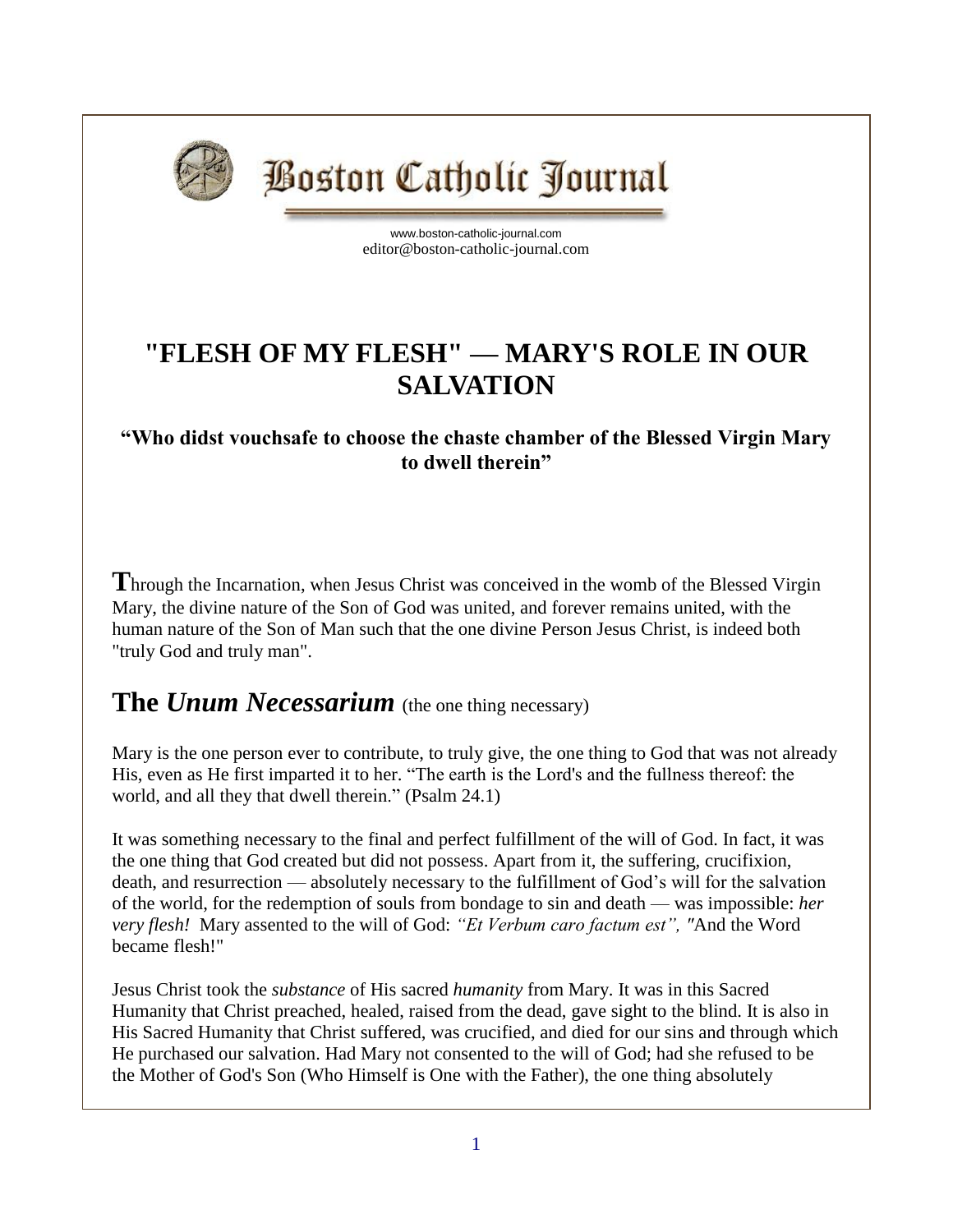necessary to our salvation — the *flesh and the humanity* which Jesus Christ assumed, and through which alone salvation came into the world in the Person of Jesus Christ — could never have been possible.

"God is a Spirit" (St. John 4.24), and spirit is not possessed of flesh together with all the limitations inherent within it. God is infinite. Flesh is not. God is everywhere present, flesh is not. God is perfect felicity, which is to say, God *in Himself* has ever been, is, and ever will be, perfectly happy, unassailed by suffering, and pain cannot touch upon Him — but flesh is not! For this reason, Saint Paul tells us that Jesus Christ, "Who being in the form of God ... *emptied Himself, taking the form of a servant, being made in the likeness of men*." (Philippians 2.5-7). How? Through the Incarnation. Through whom? Through Mary who contributed her flesh (giving Christ, Who had emptied Himself of "the form of God", the "form of a servant"; in fact the "Suffering Servant" of Isaiah 53 through Whom mankind was redeemed. Only in the humanity that Christ took from Mary alone, could He possibly suffer ... even die! Theologians speak of this in terms of the "Hypostatic Union", or the union of *God* and *Man* in the Person Jesus Christ. Christ is both! But it was in His *humanity* that He suffered and redeemed the world — the humanity, the flesh, *given Him by Mary alone*. In her assent to the will of God, in her "*Fiat mihi secundum verbum tuum*", "Be it done to me according to your word" (Saint Luke 1.38), she, the lowly "handmaid of the Lord", gave to God the one thing that Spirit does not, cannot, possess: flesh. *Her* flesh — which the Son of God assumed, becoming through her assent, "True God and True Man."

This is beautifully expressed in *[The Little Office](http://www.boston-catholic-journal.com/little-office-of-the-blessed-virgin-mary.htm)* during this hour of Prime through the hymn, "**Memento, rerum Conditor**":

| $M$ emento, rerum Conditor | <b>K</b> emember, O Creator Lord!     |
|----------------------------|---------------------------------------|
| Nostri quod olim corporis  | That in the Virgin's sacred womb      |
| Sacrata ab alvo Virginis   | Thou wast conceiv'd, and of her flesh |
| Nascendo formam sumpseris  | Didst our mortality assume            |

Mary's role, then, in our salvation is not, as some contend, marginal; it is central and she can no more be understood apart from Christ than Jesus in His Sacred Humanity can be understood apart from Mary. His flesh is her flesh, and commingled with the flesh of no other! His humanity is, substantivally, Mary's humanity… from whence it came and from which it is inseparable.

When Jesus gave Mary to us on the Cross, and us to Mary, He never ceased calling us to Him through her. Jesus Christ speaks to each of us in this way:

"… I found him whom my soul loveth: I held him: and I will not let him go, till I bring him into my mother's house, and into the chamber of her that bore me." (Song of Songs 3.4)

It is to a loving acquaintance with Mary, His Mother, that Christ first calls you; to His Mother's House, which is Holy Mother Church, and into that chamber of the love that bore Him, that you, too, may know the love of Mary ...and be no more an orphan in this world, nor a stranger in the world to come.